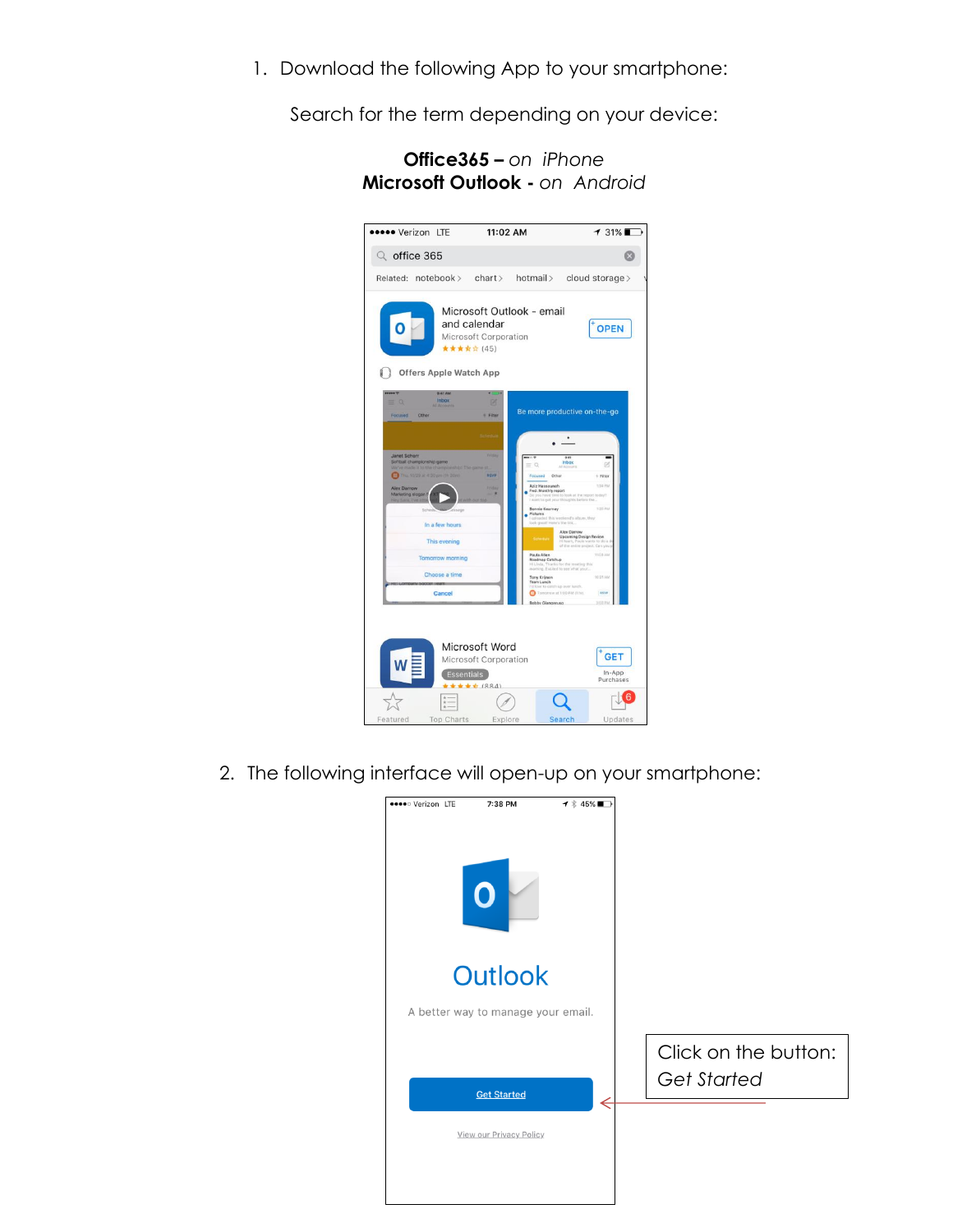3. If you want or do not want [Notifications] - *select the option you would like*:



4. Enter your *lextheo.edu* email account into the empty box. For instance you'll be using the same log-in you used for your webmail log-in. This is most likely your first 3 letters of your first name and the first 5 letters of your last name along with *lextheo.edu*

For Example: brobaker@lextheo.edu

| <b>Deed</b> Verizon LTE                                                                                       | 7:39 PM                  | 1 % 45%■      |  |  |  |  |  |
|---------------------------------------------------------------------------------------------------------------|--------------------------|---------------|--|--|--|--|--|
|                                                                                                               | <b>Add Email Account</b> |               |  |  |  |  |  |
| Enter your work or personal email<br>address.                                                                 |                          |               |  |  |  |  |  |
| yourname@provider.com                                                                                         |                          |               |  |  |  |  |  |
|                                                                                                               | <b>Add Account</b>       |               |  |  |  |  |  |
| Microsoft may email you about Outlook Mobile. You<br>can unsubscribe at any time.<br><b>Privacy Statement</b> |                          |               |  |  |  |  |  |
| @outlook.com<br>@hotmail.cor<br>@gmail.com                                                                    |                          |               |  |  |  |  |  |
| W<br>q<br>e<br>r                                                                                              | t<br>У<br>u              | i<br>р<br>O   |  |  |  |  |  |
| d<br>S<br>a                                                                                                   | f<br>h<br>g              | j<br>k        |  |  |  |  |  |
| Ζ<br>X<br>↷                                                                                                   | b<br>C<br>V              | n<br>m<br><×) |  |  |  |  |  |
| ۲<br>123<br>space                                                                                             | @                        | return        |  |  |  |  |  |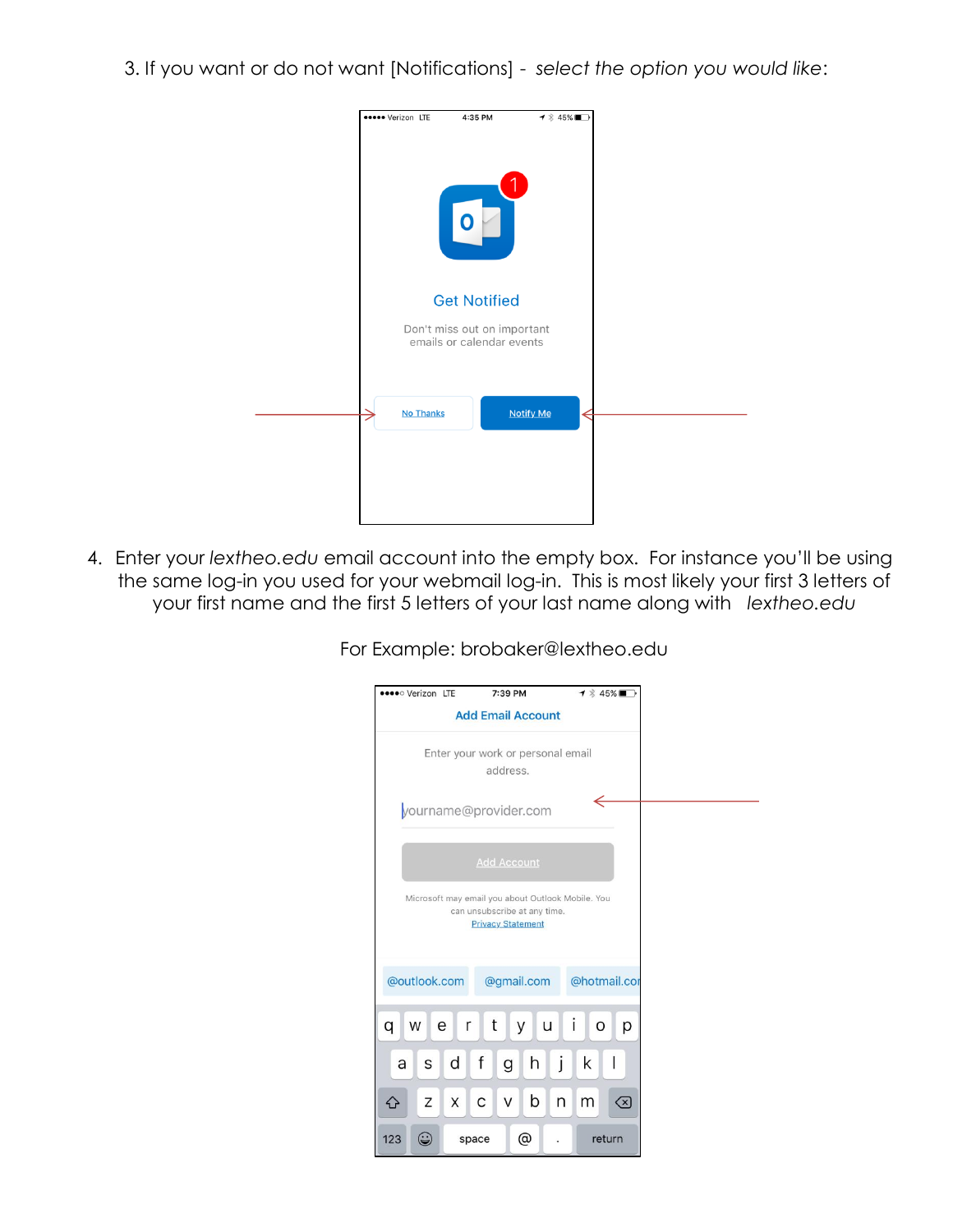5. You will see the following screen, please enter your password one more time. This step will take about 10-15 seconds to load, you might see a spinning wheel in the middle of your device.

| <b>••••</b> ○ Verizon LTE % |                            | 4:44 PM                        | $\blacktriangledown$ $\ast$ 40% |
|-----------------------------|----------------------------|--------------------------------|---------------------------------|
|                             |                            |                                | Not Office 365 (?)              |
|                             | Office 365                 |                                |                                 |
|                             | Work or school account     |                                |                                 |
|                             | Bei<br>bwy.                | $M_{10}$                       |                                 |
| Sign in                     | <b>Back</b>                |                                |                                 |
|                             | Can't access your account? |                                |                                 |
|                             |                            |                                |                                 |
|                             |                            |                                |                                 |
| © 2016 Microsoft            |                            | Terms of use Privacy & Cookies | Microsoft                       |

6. You will be asked to add another account, please select [maybe later]

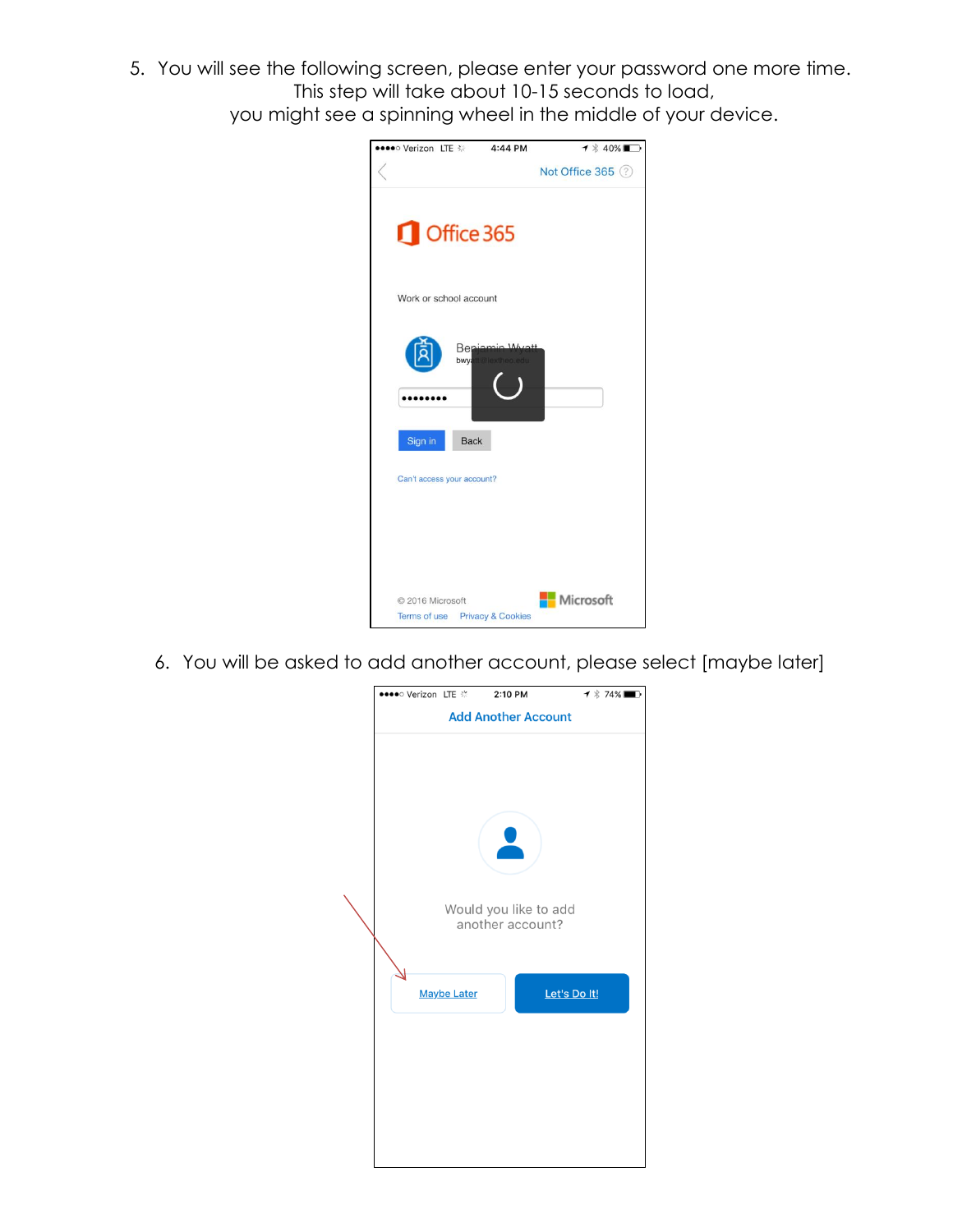7. Click on button [skip] to move through the set-up process:



8. FINISIHED The email account is now set-up on the smartphone.

*Below are some tips I recommend adjusting within the app*.

-------------------------------------------------------------------------------------

9. Click on the [gear] icon. This gear icon will be located on the bottom right-hand side on the iPhone and the top-right hand side on the Android phone.